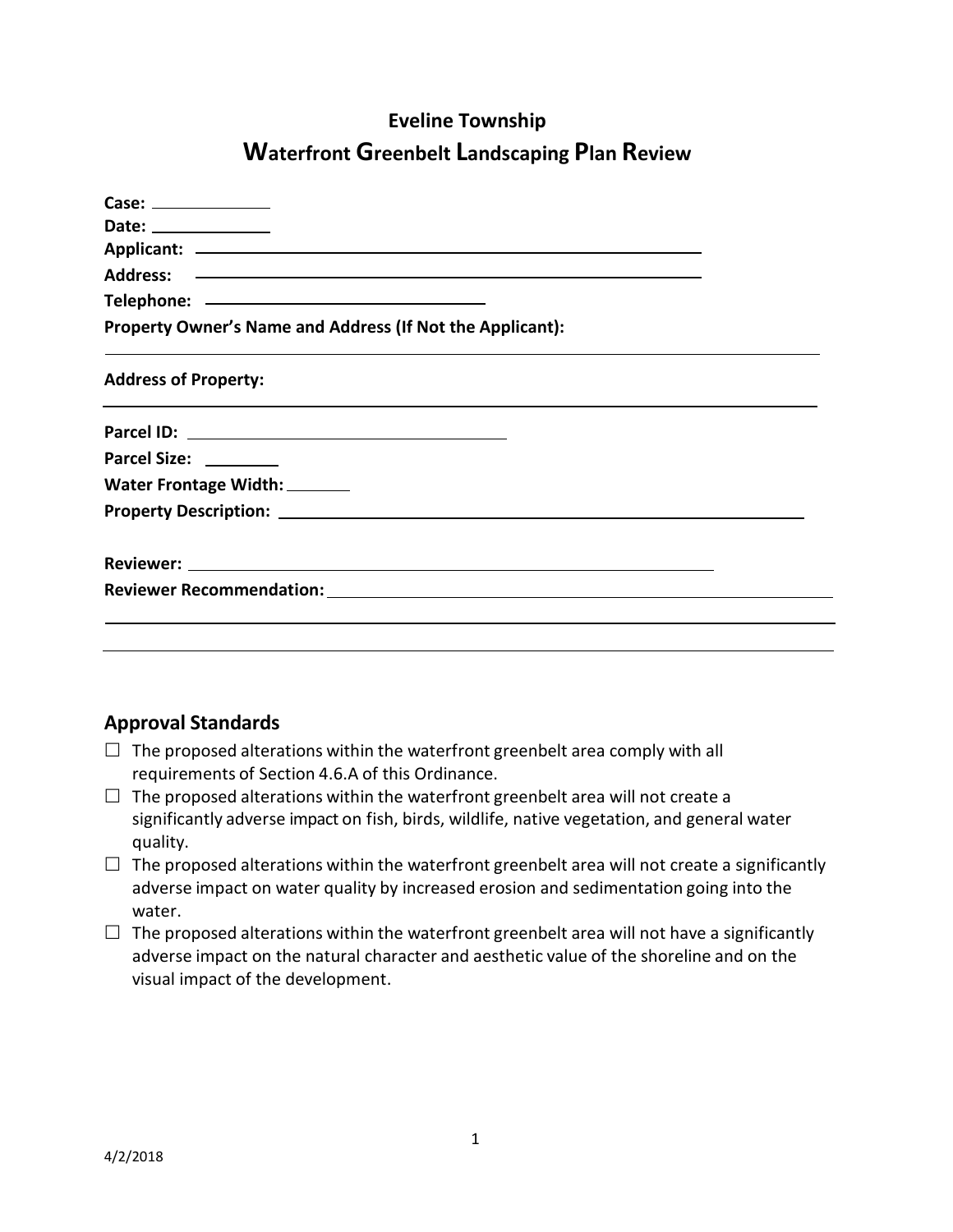#### **Parcels with less than 100 feet of water frontage**

Zoning Administrator Action:

#### **Parcels with 100 feet or more of water frontage**

Planning Commission Action:

**Conditions of Approval:**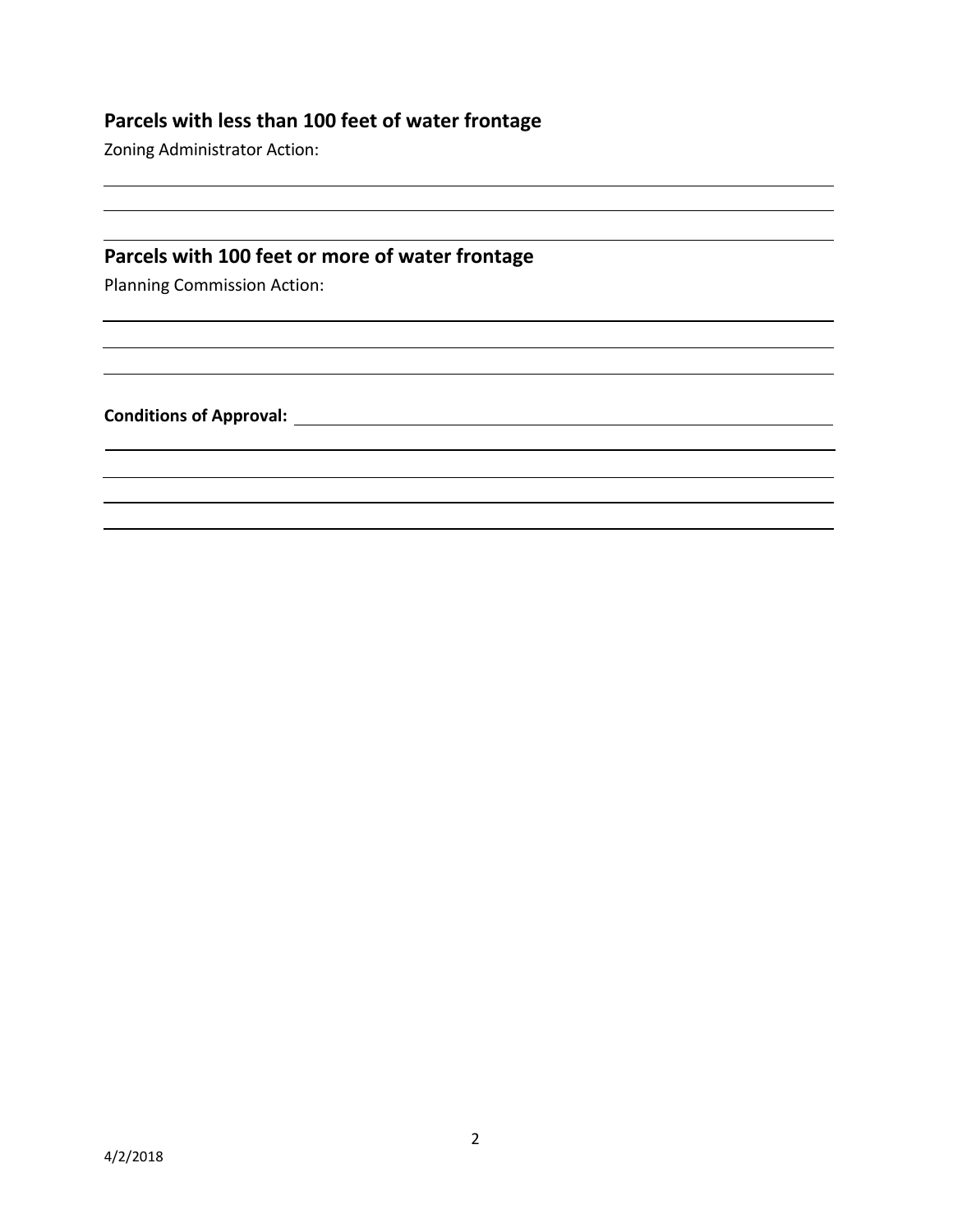### **Application Requirements Checklist**

- $\Box$  Two (2) complete sets of plans for Zoning Administrator review or seven (7) complete sets for Planning Commission review.
- $\Box$  Show placement of any buildings or other structures, delineates a perimeter line encompassing all proposed activities, identifies the location and extent of the shoreline waterfront greenbelt boundary, and proposed land changes including plantings.
- $\Box$  All shoreline types and coastal resources, including but not limited to, bluff ridges, wetland boundaries, ordinary high water mark, existing vegetation inventory (trees, shrubs and ground cover, including a written list of species trees, shrubs and ground cover, with notes as to the locations of native and non-native species) are identified and submitted with the WGLP.
- $\Box$  All trees 10" and larger in diameter at 4.5 feet above ground are shown on a map, and will include the species, diameter and condition.
- $\Box$  A plan for controlling traffic to the lakefront, detailing construction and maintenance of paths, stairs or boardwalks.
- $\Box$  Detailed drawings and descriptions of all temporary and permanent soil erosion and sedimentation control measures, and bank stabilization measures as submitted to the Soil Erosion Control Enforcement Officer.
- $\Box$  Photographs of existing waterfront greenbelt and detailed photographs of the proposed waterfront greenbelt alteration area that show all plants (trees and shrubs) marked for removal. After the project is completed the applicant shall submit detailed photographs of the waterfront greenbelt alteration area.
- $\Box$  Detailed drawings delineating the waterfront greenbelt alteration area before and during development activities, with area calculations and descriptions of the vegetation to be removed, and detailed drawings and descriptions of proposed vegetation restoration for those same areas.
- $\Box$  Detailed drawings that show the location of existing structures on the property, as well as dwellings on neighboring parcels.
- $\Box$  The WGLP identifies the location of property, including a full tax identification number, location of the nearest public road intersection, the high water mark, a north arrow and map scale.
- $\Box$  The WGLP has the name, address, professional status, license number (if applicable), and phone number of the person who prepared the plan along with the date of the original drawing and the date of the most recent revision.

\_\_\_\_\_\_\_\_\_\_\_\_\_\_\_\_\_\_\_\_\_\_\_\_\_\_\_\_\_\_\_\_\_\_\_\_\_\_\_\_\_\_\_\_\_\_\_\_\_\_\_\_\_\_\_\_\_\_\_\_\_\_\_\_\_\_\_\_\_\_\_\_\_ \_\_\_\_\_\_\_\_\_\_\_\_\_\_\_\_\_\_\_\_\_\_\_\_\_\_\_\_\_\_\_\_\_\_\_\_\_\_\_\_\_\_\_\_\_\_\_\_\_\_\_\_\_\_\_\_\_\_\_\_\_\_\_\_\_\_\_\_\_\_\_\_\_ \_\_\_\_\_\_\_\_\_\_\_\_\_\_\_\_\_\_\_\_\_\_\_\_\_\_\_\_\_\_\_\_\_\_\_\_\_\_\_\_\_\_\_\_\_\_\_\_\_\_\_\_\_\_\_\_\_\_\_\_\_\_\_\_\_\_\_\_\_\_\_\_\_\_

Comments: \_\_\_\_\_\_\_\_\_\_\_\_\_\_\_\_\_\_\_\_\_\_\_\_\_\_\_\_\_\_\_\_\_\_\_\_\_\_\_\_\_\_\_\_\_\_\_\_\_\_\_\_\_\_\_\_\_\_\_\_\_\_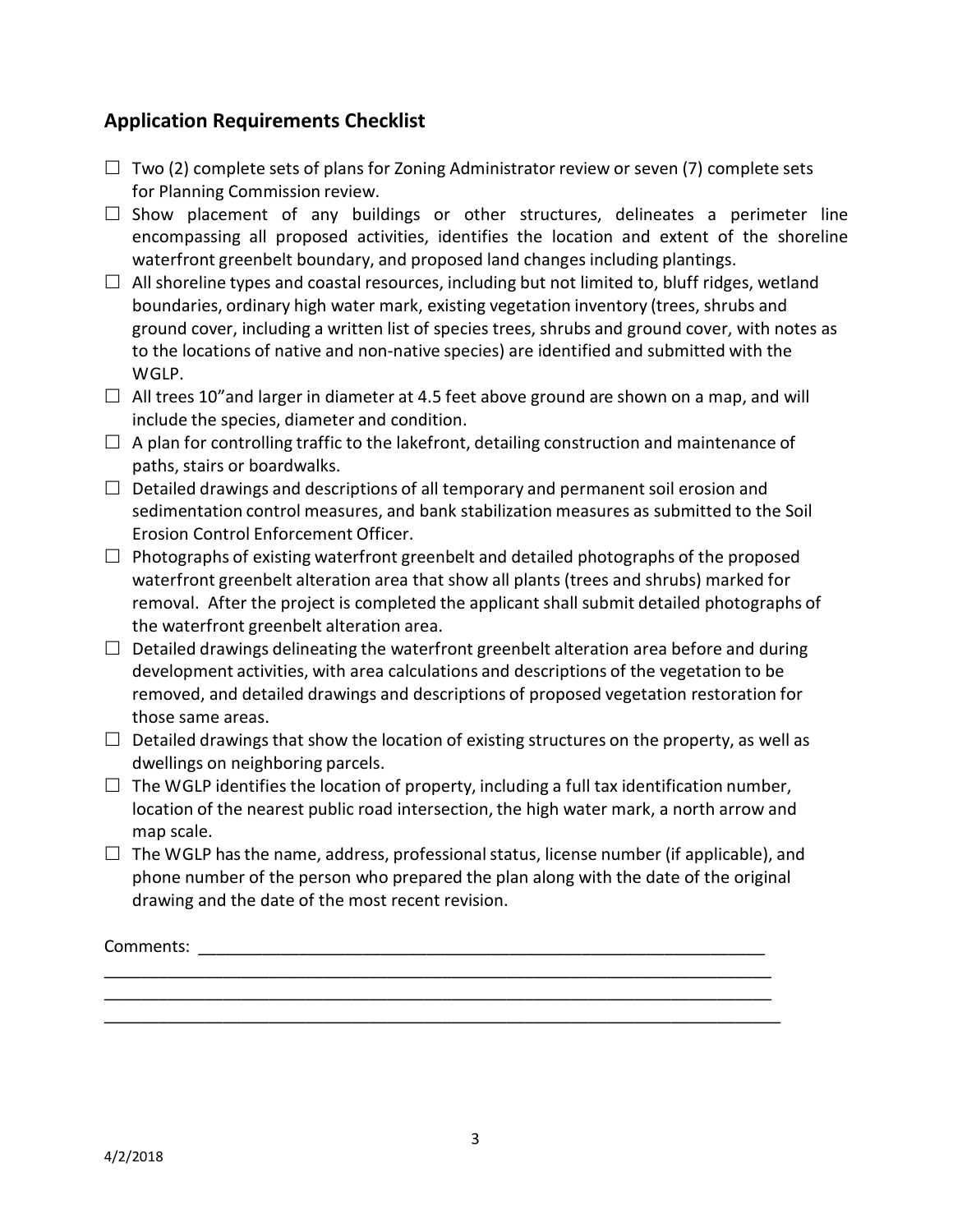# **Waterfront Greenbelt Landscaping Plan Review**

|   | $\Box$ The natural vegetation cover, (native trees, shrubs and herbaceous plants) will be<br>maintained on at least seventy-five percent (75%) of the lake or stream frontage within the<br>entire waterfront greenbelt area.                                                                                                                                                                                                                                                                                                                                                                                                                                                                                                               |
|---|---------------------------------------------------------------------------------------------------------------------------------------------------------------------------------------------------------------------------------------------------------------------------------------------------------------------------------------------------------------------------------------------------------------------------------------------------------------------------------------------------------------------------------------------------------------------------------------------------------------------------------------------------------------------------------------------------------------------------------------------|
|   |                                                                                                                                                                                                                                                                                                                                                                                                                                                                                                                                                                                                                                                                                                                                             |
|   | The trees on the remaining twenty-five percent (25%) may be cleared for a single view<br>corridor, or selective trees removed to provide for a filtered view throughout the frontage,<br>provided the cumulative total of the trees removed does not exceed the allowed twenty-<br>five percent (25%) of the frontage. Any existing cleared areas of the waterfront shall be<br>calculated and subtracted from the maximum of 25% allowed. Any cleared areas on a lot<br>shall be separated by a minimum of 50 feet and shall be located no less than 25 feet from<br>the side lot line. For larger parcels with water frontage of more than 100 feet any cleared<br>areas shall be limited to 25 feet for each 100 feet of water frontage. |
|   | Comments:                                                                                                                                                                                                                                                                                                                                                                                                                                                                                                                                                                                                                                                                                                                                   |
|   | $\Box$ The natural ground cover will be preserved to the fullest extent feasible and where removed<br>it will be replaced with vegetation that is equally effective in retarding runoff, preventing<br>erosion, and preserving natural beauty.<br>Comments: and the comments:                                                                                                                                                                                                                                                                                                                                                                                                                                                               |
|   | Where shoreline areas are restored, it will be landscaped with native or non-invasive<br>landscaping species.                                                                                                                                                                                                                                                                                                                                                                                                                                                                                                                                                                                                                               |
| П | A combination of grasses, shrubs, and trees will be planted where native shoreline<br>vegetation does not exist.                                                                                                                                                                                                                                                                                                                                                                                                                                                                                                                                                                                                                            |
|   |                                                                                                                                                                                                                                                                                                                                                                                                                                                                                                                                                                                                                                                                                                                                             |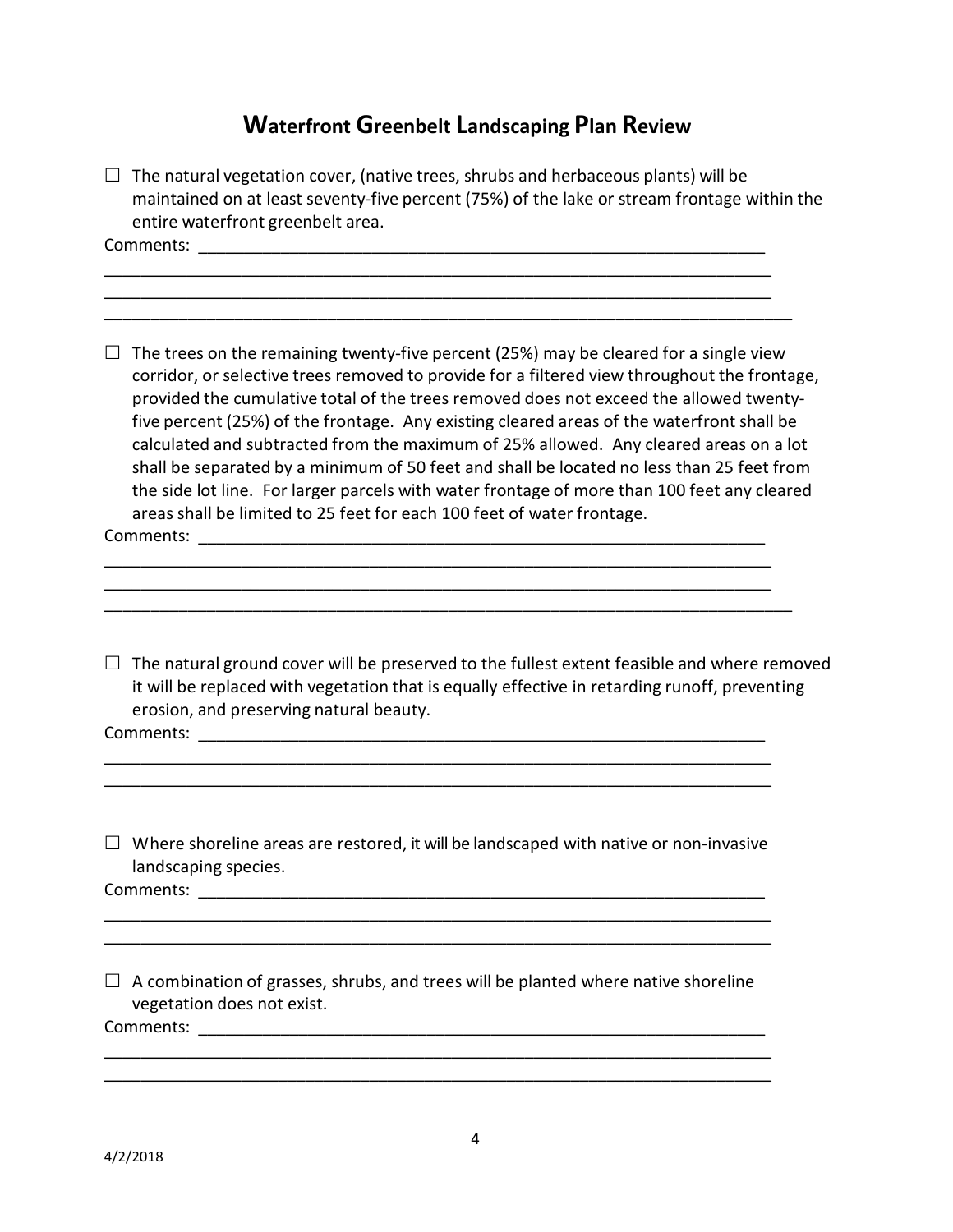| $\Box$ Invasive and exotic species will not be used. Examples: purple loosestrife, reed canary |
|------------------------------------------------------------------------------------------------|
| grass, Phragmites, crown vetch, white and yellow sweet clover, Russian Olive. Autumn           |
| Olive, and Tartarian honeysuckle.                                                              |

Comments: \_\_\_\_\_\_\_\_\_\_\_\_\_\_\_\_\_\_\_\_\_\_\_\_\_\_\_\_\_\_\_\_\_\_\_\_\_\_\_\_\_\_\_\_\_\_\_\_\_\_\_\_\_\_\_\_\_\_\_\_\_\_\_\_\_\_\_\_\_\_\_\_\_ \_\_\_\_\_\_\_\_\_\_\_\_\_\_\_\_\_\_\_\_\_\_\_\_\_\_\_\_\_\_\_\_\_\_\_\_\_\_\_\_\_\_\_\_\_\_\_\_\_\_\_\_\_\_\_\_\_\_\_\_\_\_\_\_\_\_\_\_\_\_\_\_\_  $\Box$  Ground cover and shrub plantings in the view corridor are spaced to provide complete ground cover in two years.  ${\sf Comments:}$  $\overline{\phantom{a}}$  ,  $\overline{\phantom{a}}$  ,  $\overline{\phantom{a}}$  ,  $\overline{\phantom{a}}$  ,  $\overline{\phantom{a}}$  ,  $\overline{\phantom{a}}$  ,  $\overline{\phantom{a}}$  ,  $\overline{\phantom{a}}$  ,  $\overline{\phantom{a}}$  ,  $\overline{\phantom{a}}$  ,  $\overline{\phantom{a}}$  ,  $\overline{\phantom{a}}$  ,  $\overline{\phantom{a}}$  ,  $\overline{\phantom{a}}$  ,  $\overline{\phantom{a}}$  ,  $\overline{\phantom{a}}$ \_\_\_\_\_\_\_\_\_\_\_\_\_\_\_\_\_\_\_\_\_\_\_\_\_\_\_\_\_\_\_\_\_\_\_\_\_\_\_\_\_\_\_\_\_\_\_\_\_\_\_\_\_\_\_\_\_\_\_\_\_\_\_\_\_\_\_\_\_\_\_\_\_  $\Box$  A manicured lawn is not allowed within the waterfront greenbelt. Comments: with the comments of the community of the community of the community of the community of the community of the community of the community of the community of the community of the community of the community of the \_\_\_\_\_\_\_\_\_\_\_\_\_\_\_\_\_\_\_\_\_\_\_\_\_\_\_\_\_\_\_\_\_\_\_\_\_\_\_\_\_\_\_\_\_\_\_\_\_\_\_\_\_\_\_\_\_\_\_\_\_\_\_\_\_\_\_\_\_\_\_\_\_  $\Box$  Significant trees (12 inches and larger in diameter measured at breast height) will be preserved. Comments: with the comments of the community of the community of the community of the community of the community of the community of the community of the community of the community of the community of the community of the \_\_\_\_\_\_\_\_\_\_\_\_\_\_\_\_\_\_\_\_\_\_\_\_\_\_\_\_\_\_\_\_\_\_\_\_\_\_\_\_\_\_\_\_\_\_\_\_\_\_\_\_\_\_\_\_\_\_\_\_\_\_\_\_\_\_\_\_\_\_\_\_\_ \_\_\_\_\_\_\_\_\_\_\_\_\_\_\_\_\_\_\_\_\_\_\_\_\_\_\_\_\_\_\_\_\_\_\_\_\_\_\_\_\_\_\_\_\_\_\_\_\_\_\_\_\_\_\_\_\_\_\_\_\_\_\_\_\_\_\_\_\_\_\_\_\_  $\Box$  Trees and shrubs marked for removal will be cut flush with the ground and stumps will not be removed. Comments: \_\_\_\_\_\_\_\_\_\_\_\_\_\_\_\_\_\_\_\_\_\_\_\_\_\_\_\_\_\_\_\_\_\_\_\_\_\_\_\_\_\_\_\_\_\_\_\_\_\_\_\_\_\_\_\_\_\_\_\_\_\_ \_\_\_\_\_\_\_\_\_\_\_\_\_\_\_\_\_\_\_\_\_\_\_\_\_\_\_\_\_\_\_\_\_\_\_\_\_\_\_\_\_\_\_\_\_\_\_\_\_\_\_\_\_\_\_\_\_\_\_\_\_\_\_\_\_\_\_\_\_\_\_\_\_  $\Box$  No alterations will be made to the area between the All Time High Water Mark and the water's edge. Comments: \_\_\_\_\_\_\_\_\_\_\_\_\_\_\_\_\_\_\_\_\_\_\_\_\_\_\_\_\_\_\_\_\_\_\_\_\_\_\_\_\_\_\_\_\_\_\_\_\_\_\_\_\_\_\_\_\_\_\_\_\_\_\_\_\_\_\_\_\_\_\_\_\_ \_\_\_\_\_\_\_\_\_\_\_\_\_\_\_\_\_\_\_\_\_\_\_\_\_\_\_\_\_\_\_\_\_\_\_\_\_\_\_\_\_\_\_\_\_\_\_\_\_\_\_\_\_\_\_\_\_\_\_\_\_\_\_\_\_\_\_\_\_\_\_\_\_  $\Box$  No supplemental plant nutrients will be applied in the waterfront greenbelt area. Comments: with the comments of the community of the community of the community of the community of the community of the community of the community of the community of the community of the community of the community of the \_\_\_\_\_\_\_\_\_\_\_\_\_\_\_\_\_\_\_\_\_\_\_\_\_\_\_\_\_\_\_\_\_\_\_\_\_\_\_\_\_\_\_\_\_\_\_\_\_\_\_\_\_\_\_\_\_\_\_\_\_\_\_\_\_\_\_\_\_\_\_\_\_ \_\_\_\_\_\_\_\_\_\_\_\_\_\_\_\_\_\_\_\_\_\_\_\_\_\_\_\_\_\_\_\_\_\_\_\_\_\_\_\_\_\_\_\_\_\_\_\_\_\_\_\_\_\_\_\_\_\_\_\_\_\_\_\_\_\_\_\_\_\_\_\_\_

 $\Box$  If grading, excavation, filling or stump removal is proposed within the waterfront greenbelt